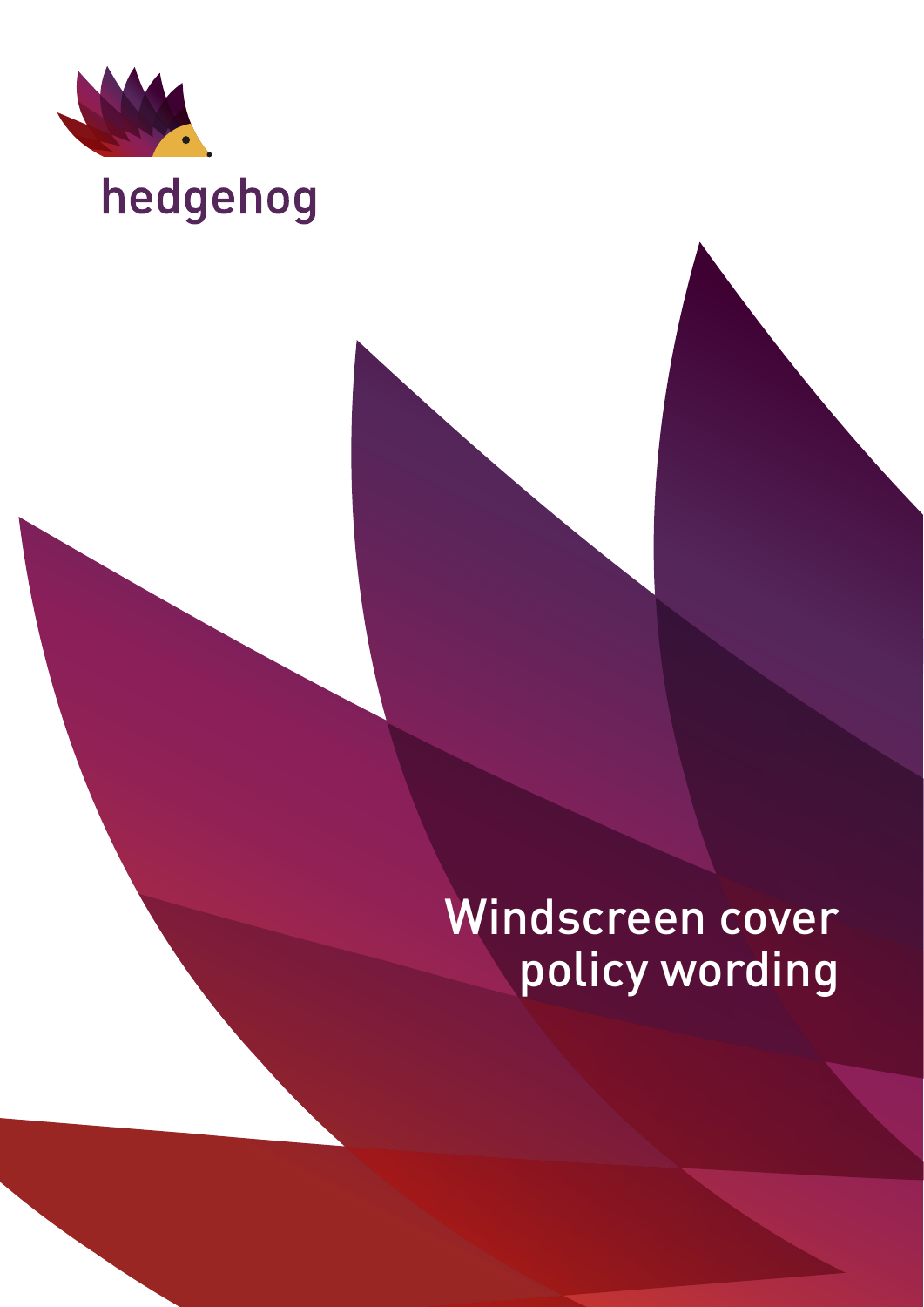### Who is the Insurer?

This insurance is administered by URIS Group Limited and arranged by Arc Legal Assistance Limited. This policy is underwritten by AmTrust Europe Limited, Registered Office: 10th Floor Market Square House, St Jamess Street, Nottingham, NG1 6FG, Registered Number: 1229676. AmTrust Europe Limited is authorised by the Prudential Regulation Authority and regulated by the Financial Conduct Authority and Prudential Regulation Authority, financial services number: 202189. These details can be checked on the Financial Services Register at www.fca.org.uk.

### Certification of cover

This policy document combined with **your optional extras policy schedule** certifies that this insurance has been effected between **you** and **us**. In return for payment of the premium, **we** agree to insure **you** in accordance with the terms and conditions contained in and endorsed on these documents.

### Important

Please keep this policy document, together with **your optional extras policy schedule**, in a safe place so **you** can read it again if **you** need to. **You** can only take out this insurance if **you** have bought a **private car policy** with Hedgehog Insurance. If **your** Hedgehog Insurance **private car policy** is cancelled for any reason, this policy will also be cancelled.

### Who administers your policy?

**We** have appointed URIS Group Limited to administer **your** policy and Legal Insurance Management Group (LIM) to handle claims. URIS Group Limited is authorised and regulated by the Financial Conduct Authority number 307332, and LIM are authorised and regulated by the Financial Conduct Authority number 552983.

### Language

- **You** will notice that some words throughout this document are shown in **bold** type. These words are listed and defined in the 'Definitions' section at the end of this document.
- Please check that the information contained in this policy meets **your** requirements. If it does not, please contact Hedgehog at [www.hedgehoginsurance.com](https://www.hedgehoginsurance.com/)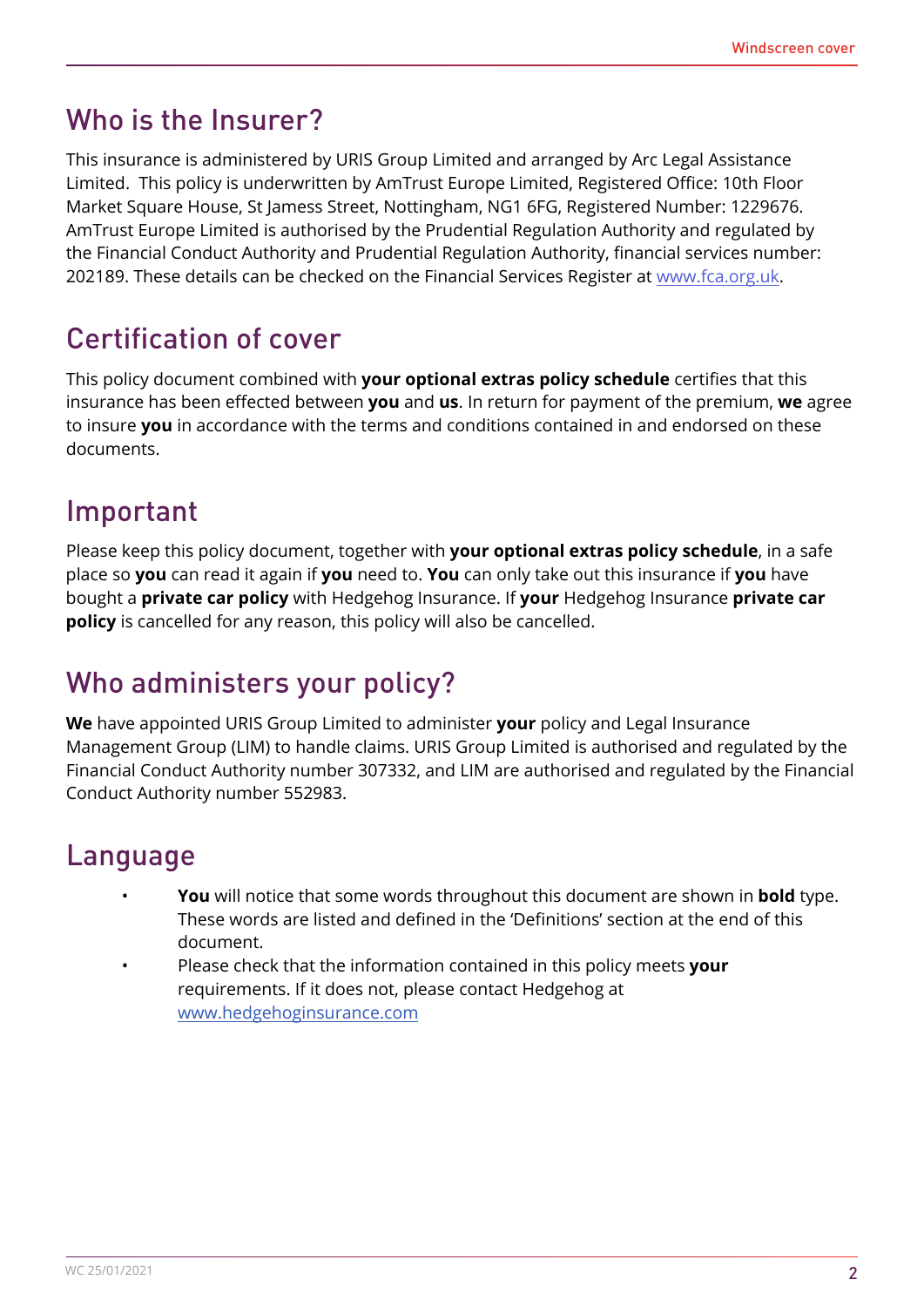### What does the policy cover and what will it pay out?

#### **Events**

During the **period of insurance** and within the **territorial limits** this policy will cover the **insured vehicle** in the event of:

- Breakage of windows or windscreen glass; or
- Damage to the windscreen, which would be sufficient to cause the **insured vehicle** to fail a Department of Transport M.O.T. test.

#### **Benefits**

- T he cost of replacing broken windows or windscreen glass in the **insured vehicle** Note that **you** are responsible for payment of the **excess**.
- The cost of repairing damage to the windscreen. There is no **excess** in this case.

Please note that **you** are responsible for the payment of the **excess** and the maximum amount payable by the **insurer** is £500 for all claims in any one **period of insurance**.

### What is not covered?

The policy will not pay out for the following:

- Sunroofs, panoramic windscreens, glass sections of folding or removable roofs, winding mechanisms, lights, reflectors or interior glass;
- Any claim where the **insured vehicle** is used for pace making, racing, speed testing or reliability trials, hiring or whilst **the insured vehicle** is being used and/or driven on any racetrack or circuit or any other prepared course;
- Loss of use of the **insured vehicle** or any **indirect loss** whatsoever;
- Damage to the **insured vehicle** windscreen or glass which occurs prior to or within the first 30 days of the first **period of insurance**;
- Any damage where **you** have not taken precautions to protect the **insured vehicle** from malicious or accidental damage e.g. driving to the recommended speed limit on a road with loose chippings;
- Any direct or indirect consequence of war, civil war, invasion, acts of foreign enemies (whether war be declared or not), rebellion, revolution, insurrection, military or usurped power, or confiscation, nationalisation, requisition, destruction of or damage to property by or under the order of any government, local or public authority;
- Any direct or indirect consequence of:
	- Irradiation, or contamination by nuclear material;
	- The radioactive, toxic, explosive or other hazardous or contaminating properties of any radioactive matter; or
	- Any device or weapon which employs atomic or nuclear fission or fusion or other comparable reaction or radioactive force or matter.
- Any direct or indirect consequence of terrorism as defined by the Terrorism Act 2000 and any amending or substituting legislation.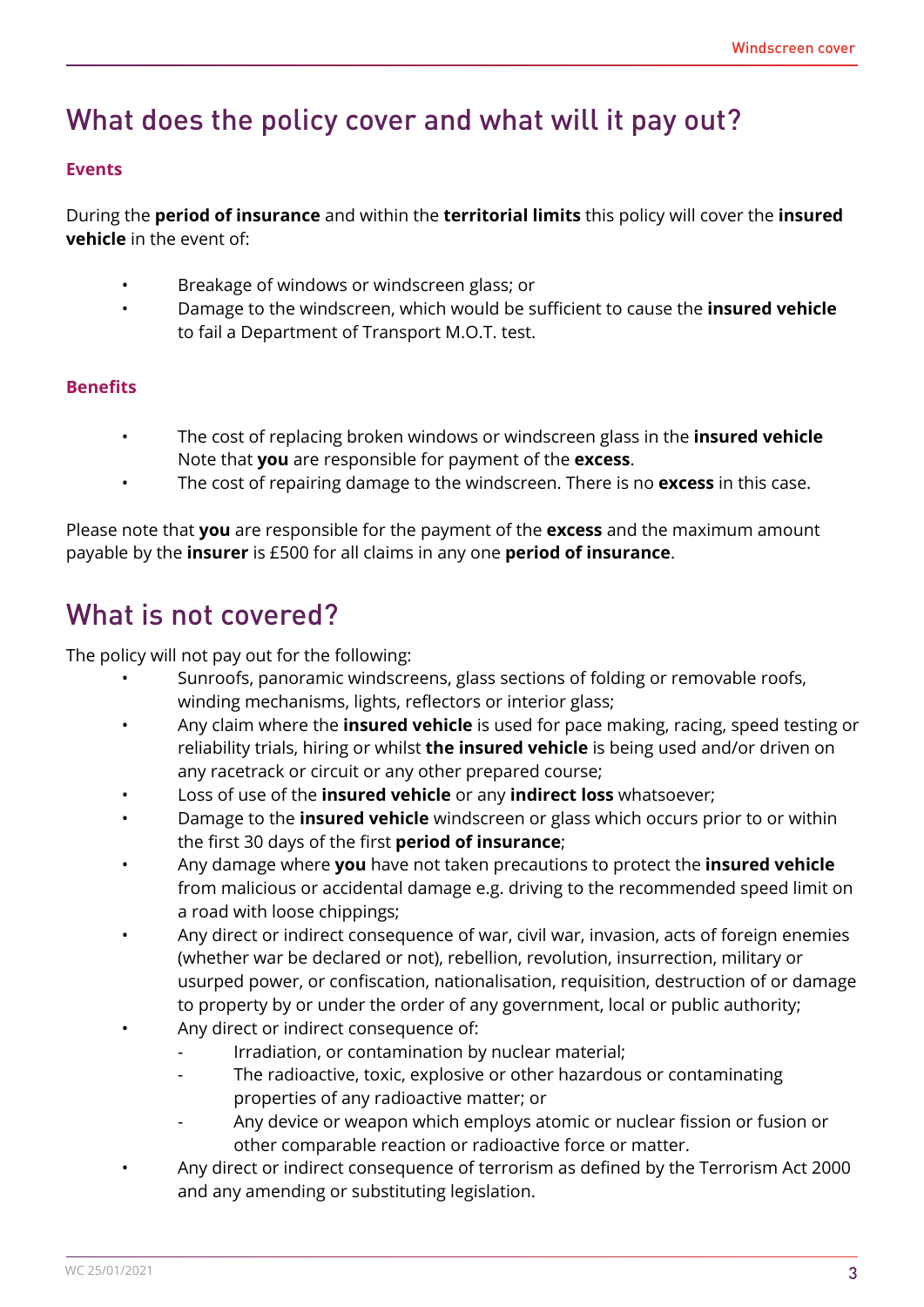### Conditions and limitations

The following conditions apply to **your** policy:

#### **Consumer Insurance (Disclosure and Representations) Act 2012**

This requires **you** to be truthful and take care to give accurate and complete answers to any questions Hedgehog Insurance ask **you** when **you** purchase the policy, if **you** wish to make any changes to it during the **period of insurance**, or if **you** make a claim. If **you** fail to do so it may invalidate **your** policy.

Note that if a claim under this policy is known by **you** to be false in any way, the claim will not be paid and **your** policy will be made void with no refund of premium. **We** may also inform other insurers and the appropriate law enforcement authorities.

#### **Transferring Your Interest in the Policy**

**You** cannot transfer **your** interest in the policy to anyone else.

#### **False/Fraudulent claims**

If **you** or anyone acting on **your** behalf makes a claim under this policy and know the claim is false or fraudulent in any way, the cover will be void, the claim will not be paid and all monies received by **you** shall be immediately repaid. **We** may also share this information with other insurers and with the appropriate law enforcement authorities.

#### **Existing and deliberate damage**

Cover only applies to events that happen during the **period of insurance**. Any event caused by anything that occurred before the **period of insurance** will not be covered.

Also loss or damage caused deliberately by **you** or any member of **your** household will not be covered.

#### **Wear and tear, maintenance and gradually operating causes**

Cover is restricted to sudden failure of parts, so gradual deterioration caused by wear and tear, or by environmental factors such as rust, mildew or corrosion, are not covered.

The cover does not extend to damage caused by maintenance or cleaning of any kind.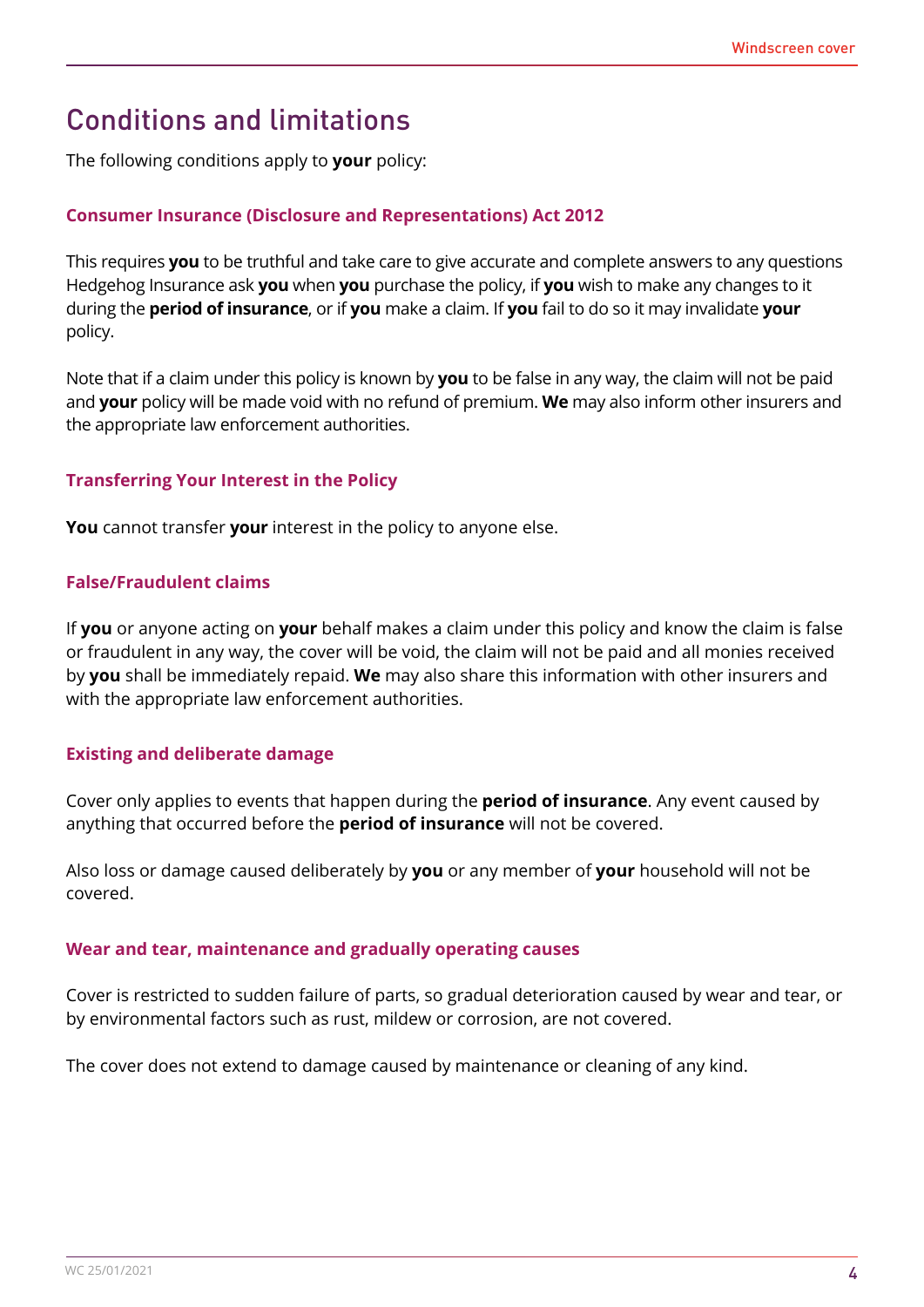### How to make a claim

If **you** want to make a claim on the policy please read this policy document to check that the cause of the claim is covered and follow the instructions below:

#### **If you wish to use the recommended glass repair/replacement provider**

- 1. Contact the **claims administrator** on **01384 884 112** or via the online claim portal <https://windscreen-claims.legalim.co.uk> as soon as possible;
- 2. The **claims administrator** will record details of **your** claim and will arrange for the glass repair/replacement provider to contact **you** in order to arrange for the broken or damaged glass to be repaired or replaced;
- 3. **You** will be responsible for the **excess** and payment must be made to the recommended glass repair/replacement provider at the same time the glass is repaired/replaced;
- 4. **We** will pay the remainder of the recommended glass repair/replacement providers invoice to them directly.

#### **In the event that you do not use the recommended glass repair/replacement provider**

- 1. Contact the **claims administrator** on **01384 884112** or via the online claim portal <https://windscreen-claims.legalim.co.uk> as soon as possible;
- 2. The **claims administrator** will record details of **your** claim and will confirm whether **you** may instruct a glass repair/replacement provider of **your** choice;
- 3. It will be **your** responsibility to arrange for repairs to be carried out;
- 4. When the repair or replacement work has been completed it will be **your** responsibility to pay the provider the full cost of the replacement or repair;
- 5. **You** must submit the repairers receipted invoice to the claims department at: LIM Group Claims Department, 1-2 Hagley Court North, The Waterfront, Brierley Hill DY5 1XF or via email to [windscreenclaims@limemergency.co.uk;](mailto:windscreenclaims@limemergency.co.uk)
- 6. **We** will provide reimbursement of the repair/replacement costs less the **excess**.

#### **Please note that failure to follow these steps may jeopardise the reimbursement of your costs.**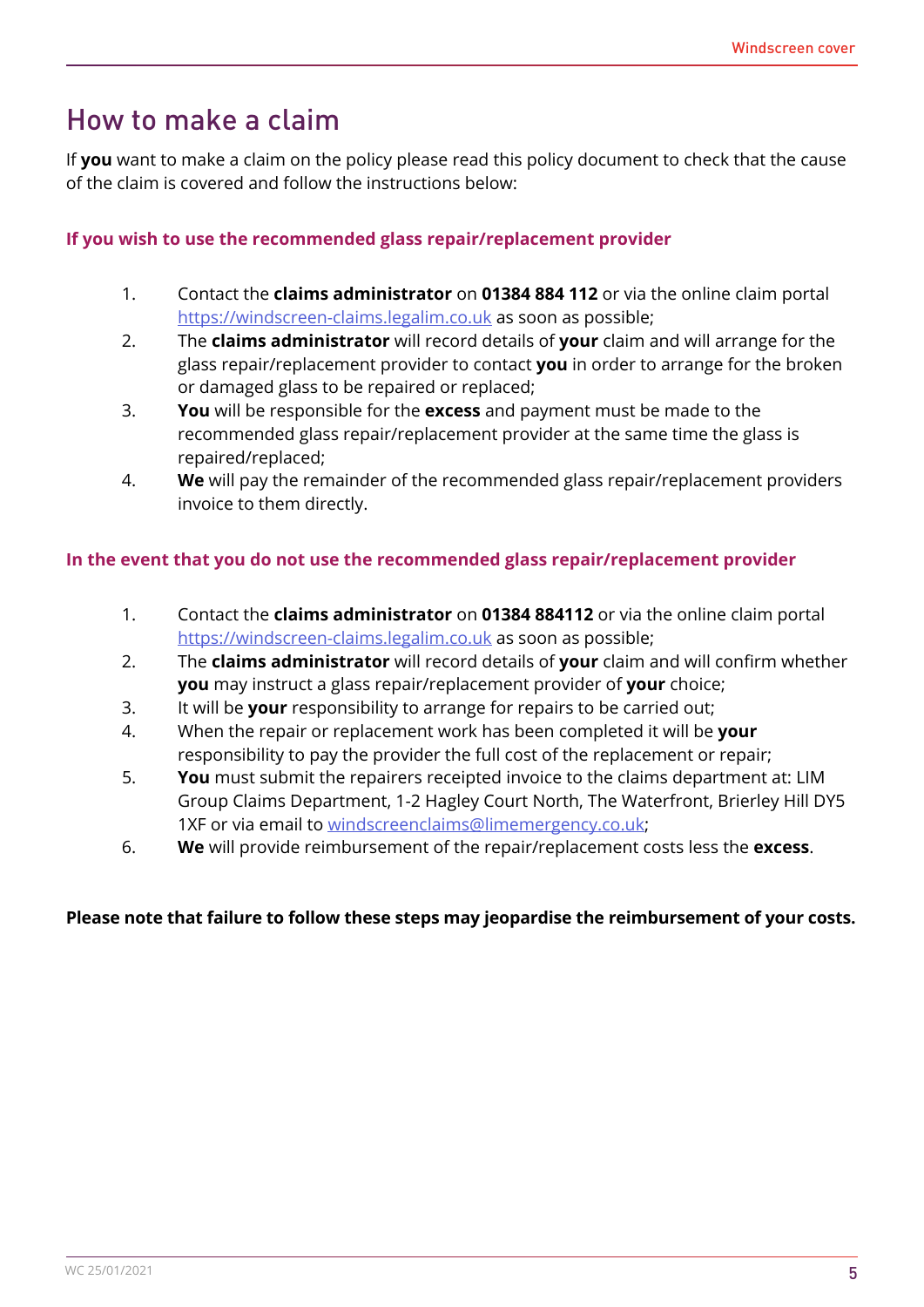### Claims conditions

Please note that the following conditions apply to **your** claim and **we** may cancel the policy, refuse to deal with **your** claim, or reduce the amount of the claims payment if **you** ignore them:

• **Process**

In the event of any incident which may give rise to a claim, **you** must follow the claims procedure detailed in this policy and **you** must give the **administrator**, at **your** own expense, all the information **we** or they ask for about the claim e.g. invoices.

- **We** have the right, at **our** expense and in **your** name, to:
	- Take over the defence or settlement of any claim;
	- Start legal action to get compensation from anyone else; and/or
	- Start legal action to get back from anyone else any payments that have already been made.

At **our** cost, **you** must also help **us** to take legal action against anyone or help **us** defend any legal action if **we** ask **you** to.

### Cancelling your policy

If **You** decide that for any reason, this policy does not meet **your** insurance needs **you** have the right to cancel it by contacting **your** insurance Broker.

- If **you** decide to cancel within the first 14 days from the day of purchase or the day on which **you** receive **your** policy documentation, whichever is the later ('cooling off period'), **you** will be entitled to a full refund of the premium as long as **you** have not made a claim and do not intend to make a claim.
- After the first 14 days no refund of premium will be payable.
- **Insurer's** right to cancel
	- This **policy** runs concurrently with **your car insurance policy**. If **your private car policy** is cancelled for any reason this **policy** will also be cancelled.
		- We may cancel **your** policy, but only if there is a valid reason for doing so. Valid reasons include (but are not limited to):
			- Fraud;
			- Non-payment of premium; and/or
			- Threatening and abusive behaviour against **our** staff or the **administrator's** staff.

Where **we** have cancelled **your** policy no refund of premium would be made.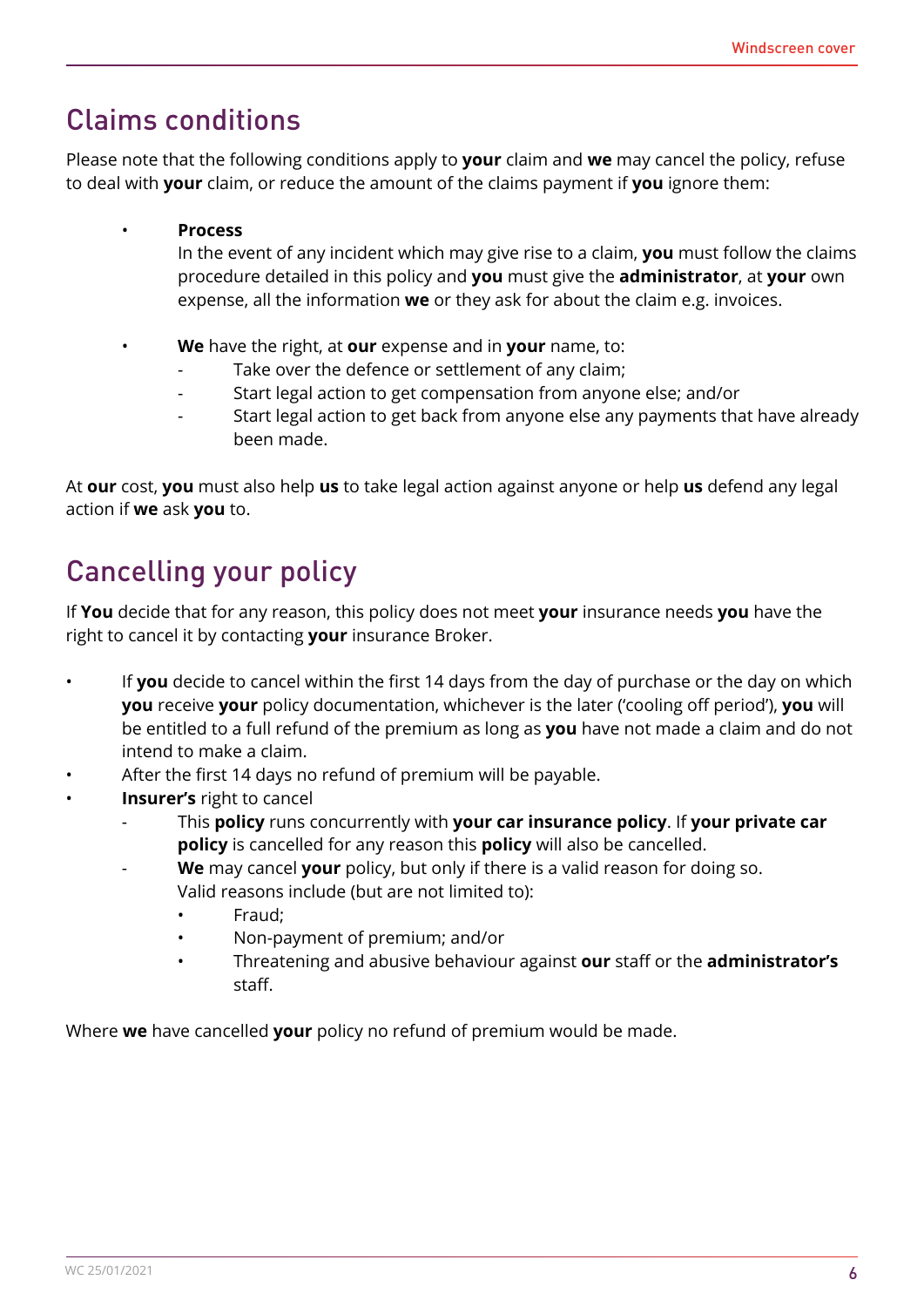### Customer service & complaints

This complaints procedure does not affect **your** legal rights.

#### **Questions or complaints about the sale of your policy**

If **you** have a question or concern, or **you** wish to make a complaint about how **your** policy was sold to **you** (including the information **you** were given before **you** bought the policy), or about the general service **you** received, please visit [www.hedgehoginsurance.com.](www.hedgehoginsurance.com)

If **you** remain dissatisfied **you** may refer the matter directly to the Financial Ombudsman Service (contact details are given below).

#### **Questions or complaints about the handling of your claim**

Email: [claims@limemergency.co.uk;](mailto:claims@limemergency.co.uk) Telephone: 01384 884 080; Post: LIMemergency, 1, Hagley Court North, the Waterfront, Brierley Hill, West Midlands, DY5 1XF.

If **you** remain dissatisfied after the **claims administrator** has considered **your** complaint, **you** may have the right to refer **your** complaint to the Financial Ombudsman Service. The address is:

> The Financial Ombudsman Service Exchange Tower Harbour Exchange Square London E14 9SR

Telephone Number: **0800 0234 567** from a landline or **0300 1239 123** from a mobile. E-mail: [complaint.info@financial-ombudsman.org.uk](Mailto: complaint.info@financial-ombudsman.org.uk) Web:<www.financial-ombudsman.org.uk>

Further details will be provided at the appropriate stage of the complaints process. None of the above affects **your** statutory rights.

### Legal and regulatory information

#### **Premiums and claims – your rights**

Please note that once **you** have paid **your** premium to Hedgehog Insurance **we** treat it as having been received by **us**.

#### **The law & legal proceedings applicable to this insurance**

Unless some other law is agreed in writing, this policy is governed by English law. If there is a dispute, it will only be dealt with in the courts of England or of the country within the **United Kingdom** in which **your** main residence is situated.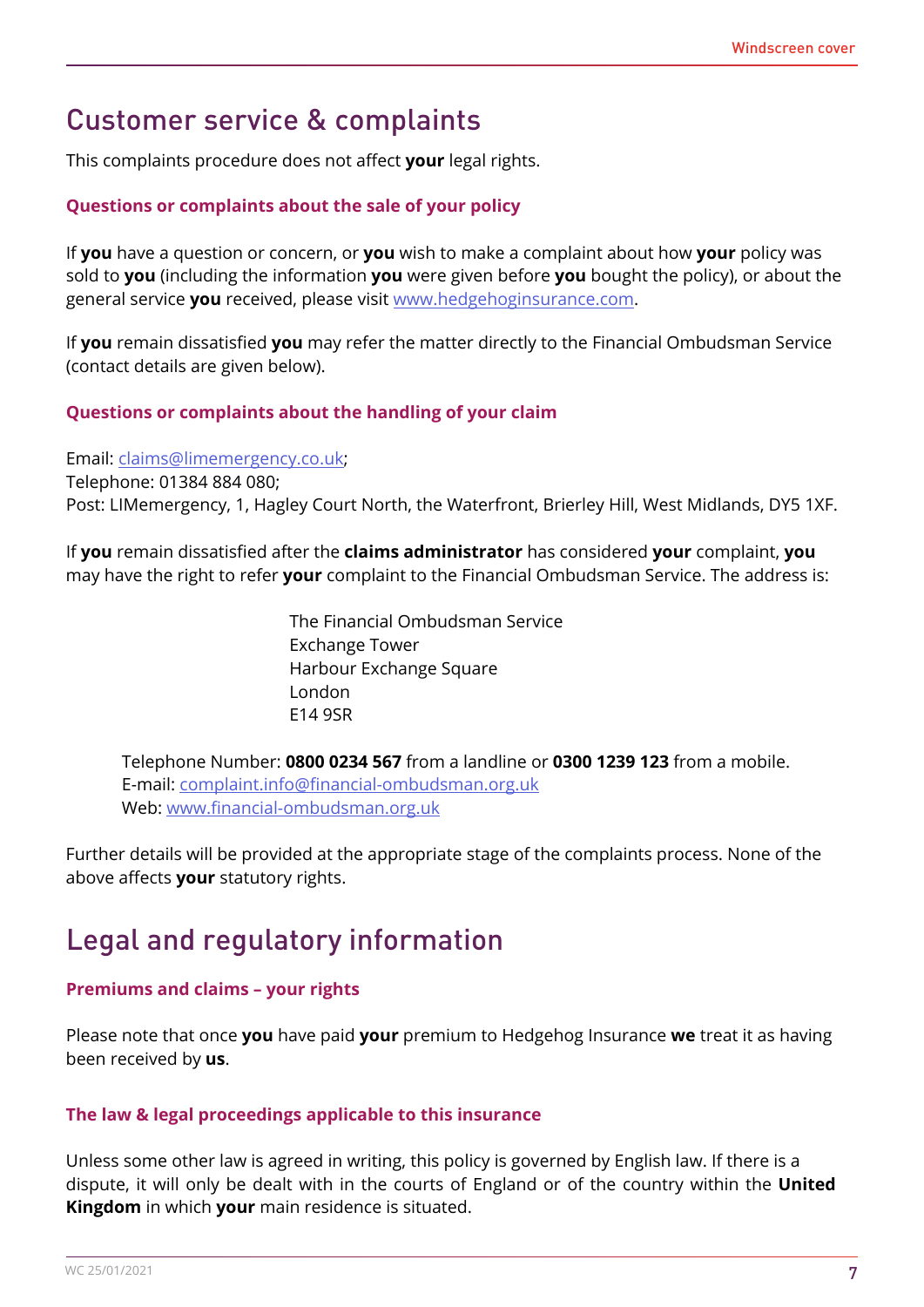#### **Arc Legal Assistance Ltd Privacy Notice**

#### **1. Data protection**

Arc Legal Assistance are committed to protecting and respecting **your** privacy in accordance with the current **data protection legislation** ("Legislation"). Below is a summary of the main ways in which **we** process your personal data, for more information please visit [www.arclegal.co.uk](http://www.arclegal.co.uk)

#### **2. How we use your personal data and who we share it with**

**We** may use the personal data **we** hold about **you** for the purposes of providing insurance, handling claims and any other related purposes (this may include underwriting decisions made via automated means), research or statistical purposes. **We** will also use **your** data to safeguard against fraud and money laundering and to meet our general legal or regulatory obligations.

#### **3. Sensitive personal data**

Some of the personal information, such as information relating to health or criminal convictions, may be required by **us** for the specific purposes of underwriting or as part of the claims handling process. The provision of such data is conditional for **us** to be able to provide insurance or manage a claim. Such data will only be used for the specific purposes set out in **our** Privacy Statement, which is available to view on the website address detailed above.

#### **4. Disclosure of your personal data**

**We** may disclose **your** personal data to third parties involved in providing products or services to **us**, or to service providers who perform services on **our** behalf. These may include, where necessary, affinity partners, brokers, agents, third party administrators, reinsurers, other insurance intermediaries, insurance reference bureaus, credit agencies, medical service providers, fraud detection agencies, loss adjusters, external law firms, external auditors and accountants, regulatory authorities, and as may be required by law.

#### **5. Your rights**

**You** have the right to ask **us** not to process **your** data for marketing purposes, to see a copy of the personal information **we** hold about **you**, to have **your** data deleted (subject to certain exemptions), to have any inaccurate or misleading data corrected or deleted, to ask **us** to provide a copy of **your** data to any controller and to lodge a complaint with the local data protection authority.

#### **6. Retention**

**Your** data will not be retained for longer than is necessary, and will be managed in accordance with our data retention policy. In most cases the retention period will be for a period of seven (7) years following the expiry of the insurance contract, or our business relationship with **you**, unless **we** are required to retain the data for a longer period due to business, legal or regulatory requirements.

If **you** have any questions concerning **our** use of **your** personal data, please contact The Data Protection Officer, please see website for full address details.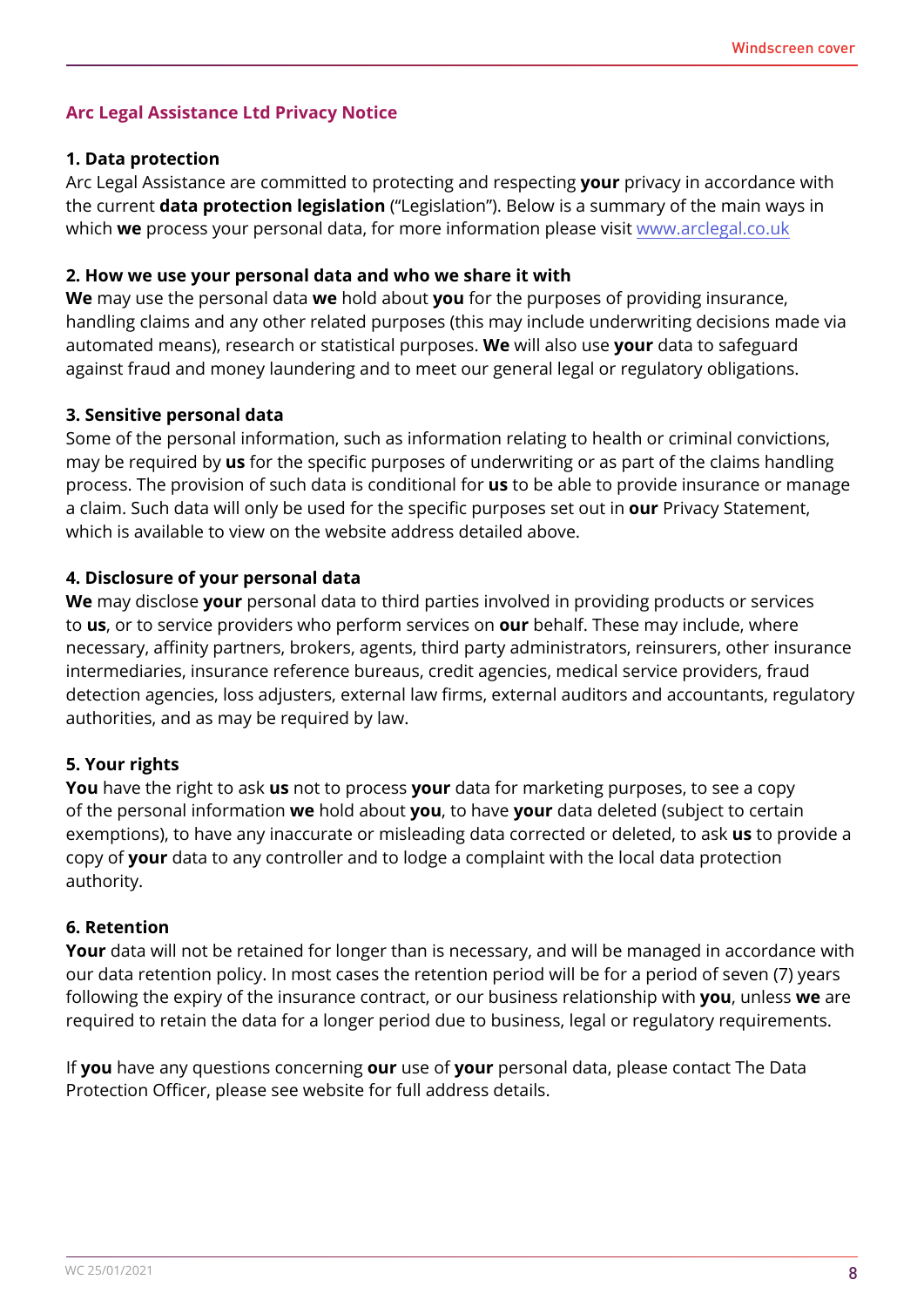#### **Legal Insurance Management Ltd Privacy Notice**

Legal Insurance Management Ltd (LIM) needs to collect and store personal data about its clients, insurance claims, suppliers and other users of LIMs facilities to allow it to maintain its core operations and meet its customers requirements effectively. The provision of this personal data is necessary for LIM to administer **your** insurance policy and meet **our** contractual requirements under the policy.

It is important to LIM that you are clear on what information **we** collect and why **we** collect it. **You** can withdraw **your** consent at any point by notifying LIM, however if **you** have an on-going claim this may affect continued cover under **your** policy. Should **your** data need updating, this can also be done at any point by contacting LIM.

To view **our** full privacy notice, **you** can go to <https://www.legalim.co.uk/policyholder-privacy-notice> or request a copy by emailing **us** at [dataprotection@legalim.co.uk](mailto:dataprotection@legalim.co.uk). Alternatively, **you** can write to **us** at: Data Protection, Legal Insurance Management Ltd, 1 Hagley Court North, Brierley Hill, West Midlands DY5 1XF.

#### **Financial Services Compensation Scheme**

AmTrust Europe Limited is covered by the Financial Services Compensation Scheme (FSCS). **You** may be entitled to compensation from the scheme in the unlikely event that AmTrust Europe Limited cannot meet its financial responsibilities. The FSCS will meet 90% of **your** claim, without any upper limit. **You** can obtain further information about compensation scheme arrangements from the FSCS at [www.fscs.org.uk.](http://www.fscs.org.uk)

### **Definitions**

Certain words throughout this document are defined words and are shown in **bold**. These are listed and defined below.

#### **Administrator**

URIS Group Limited at Quay Point, Lakeside Boulevard, Doncaster, South Yorkshire, DN4 5PL.

#### **Excess**

- £70 each and every claim if **you** use **our** recommended glass replacement provider; or
- £100 each and every claim if **you** do not use **our** recommended glass replacement provider.

There is no **excess** payable if **your** windscreen or glass is repaired rather than replaced.

#### **Indirect loss**

Any loss or cost that is not directly caused by the event that led to **your** claim, for example, any loss of earnings.

#### **Insured vehicle**

Any vehicle which **you** are insured to drive under the **private car policy**.